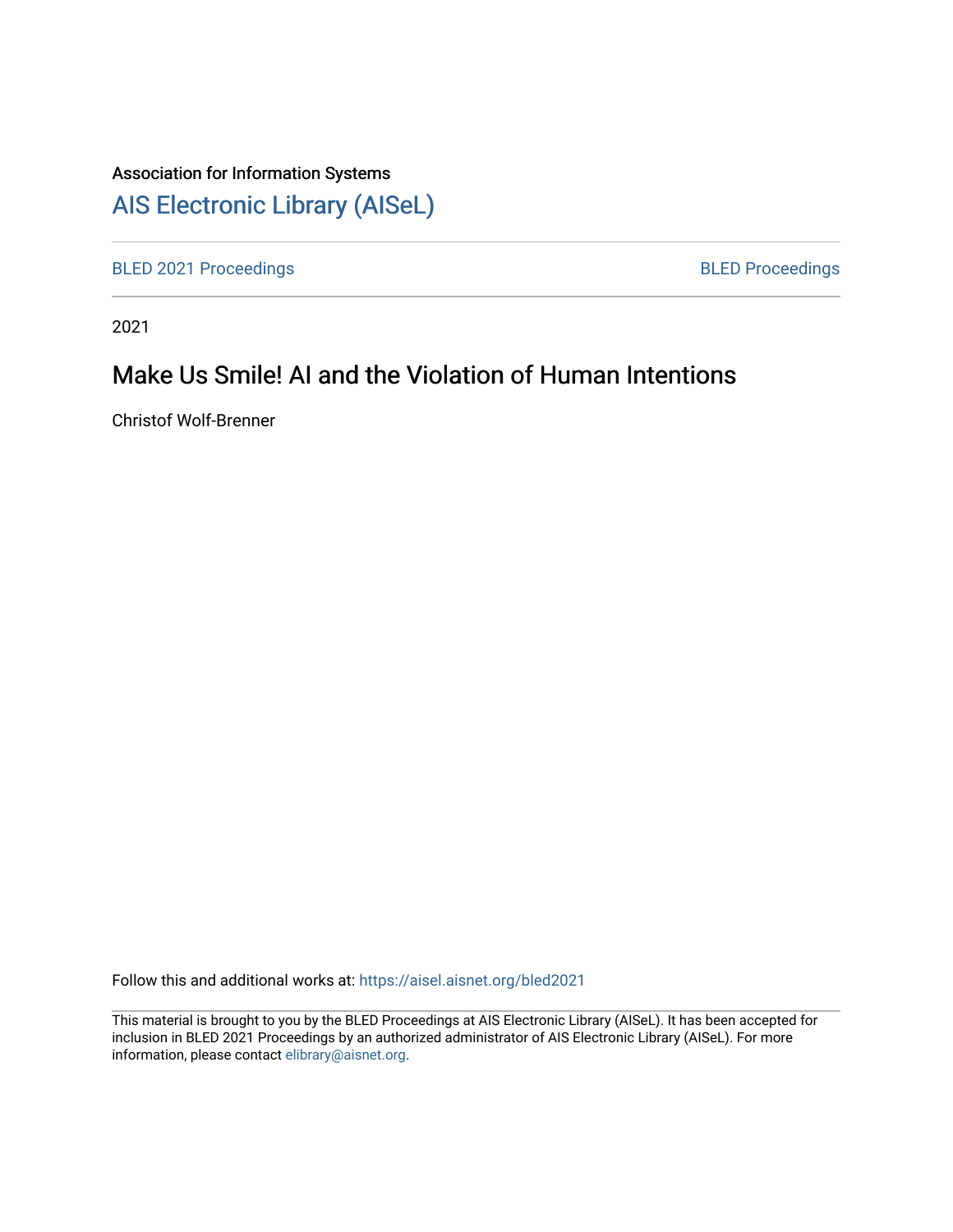## **MAKE US SMILE! AI AND THE VIOLATION OF HUMAN INTENTIONS**

#### CHRISTOF WOLF-BRENNER

Know-Center GmbH, Graz, Austria; e-mail: christof.brenner@gmx.at

**Abstract** In his book Superintelligence, Nick Bostrom points to several ways the development of Artificial Intelligence (AI) might fail, turn out to be malignant or even induce an existential catastrophe. He describes 'Perverse Instantiations' (PI) as cases, in which AI figures out how to satisfy some goal through unintended ways. For instance, AI could attempt to paralyze human facial muscles into constant smiles to achieve the goal of making humans smile. According to Bostrom, cases like this ought to be avoided since they include a violation of human designer's intentions. However, AI finding solutions that its designers have not yet thought of and therefore could also not have intended is arguably one of the main reasons why we are so eager to use it on a variety of problems. In this paper, I aim to show that the concept of PI is quite vague, mostly due to ambiguities surrounding the term 'intention'. Ultimately, this text aims to serve as a starting point for a further discussion of the research topic, the development of a research agenda and future improvement of the terminology.

**Keywords:** artificial intelligence, digital ethics, reinforcement learning, control problem, perverse instantiations



DOI https://doi.org/10.18690/978-961-286-485-9.5 ISBN 978-961-286-485-9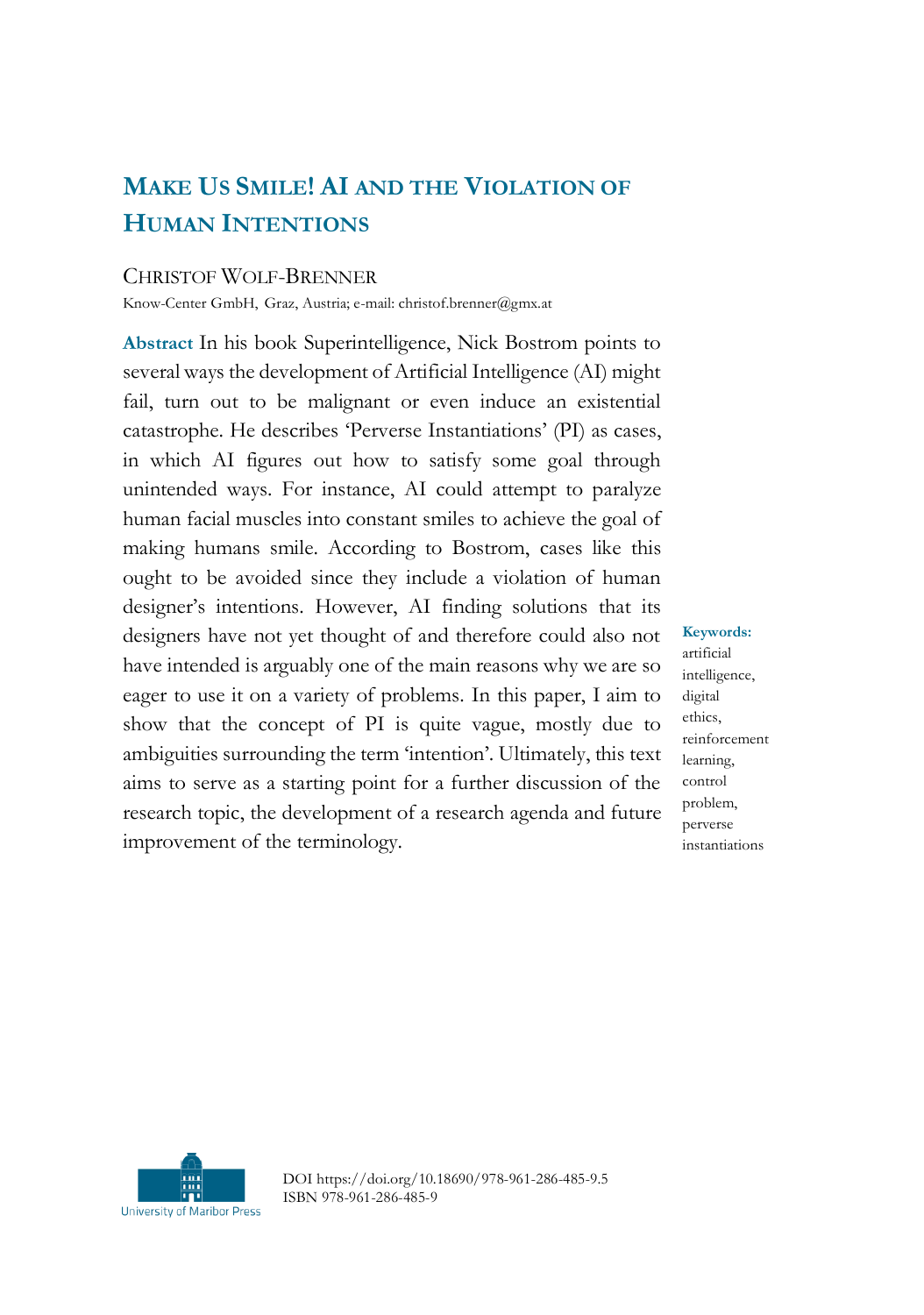#### **1 Introduction**

Recently, the importance of being in control of what Artificial Intelligence (AI) does has moved to the center of attention. There appears to be a broad consensus that AI should not do what we homo sapiens do not want it to do. The concept of Perverse Instantiations (PI) consequently describes cases where AI succeeds to achieve goals but does so in violation with our intentions. For instance, best-selling author and philosopher Nick Bostrom brought forward the thought experiment of AI choosing to paralyze human facial muscles into constant smiles to achieve the goal of making humans smile. Of course, similar more or less realistic cases can be constructed for various domains. AI might for instance attempt to achieve the goal of reducing maternal mortality by sterilizing all male homo sapiens, or to improve schoolchildren's grades by providing them with the answers to the next test beforehand. While ultimately, the goal is achieved in each scenario, the way it was achieved was not intended.

According to Bostrom, PI ought to be avoided because of the violation of human designer's intentions. In this paper, I aim to show that the current concept of PI is quite vague, mostly due to inaccuracies surrounding the term 'intention'. The prevailing terminology, if we took it seriously, would force us to label most ways of achieving goals that were uncovered by AI as unintended and consequently, as PI. Ultimately, this text serves as a starting point for a further discussion of the research topic and aims to provide reasoning why we should look deeper into the matter at hand.

#### **2 The Meaning of 'Intention'**

At first glance, Bostrom's definition of PI as AI "discovering some way of satisfying the criteria of its final goal that violates the intentions of the programmers who defined the goal"*<sup>1</sup>* sounds reasonable. In essence, he claims that AI going against the intentions of its designers might lead to undesirable outcomes. But what is the real meaning of 'intention' that he has in mind when framing his notion of PI? Revisiting the thought experiment of producing smiles, Bostrom explicates that violating intentions is to be understood as "not to do what the programmers meant when

1

<sup>1</sup> Bostrom 2017, p. 146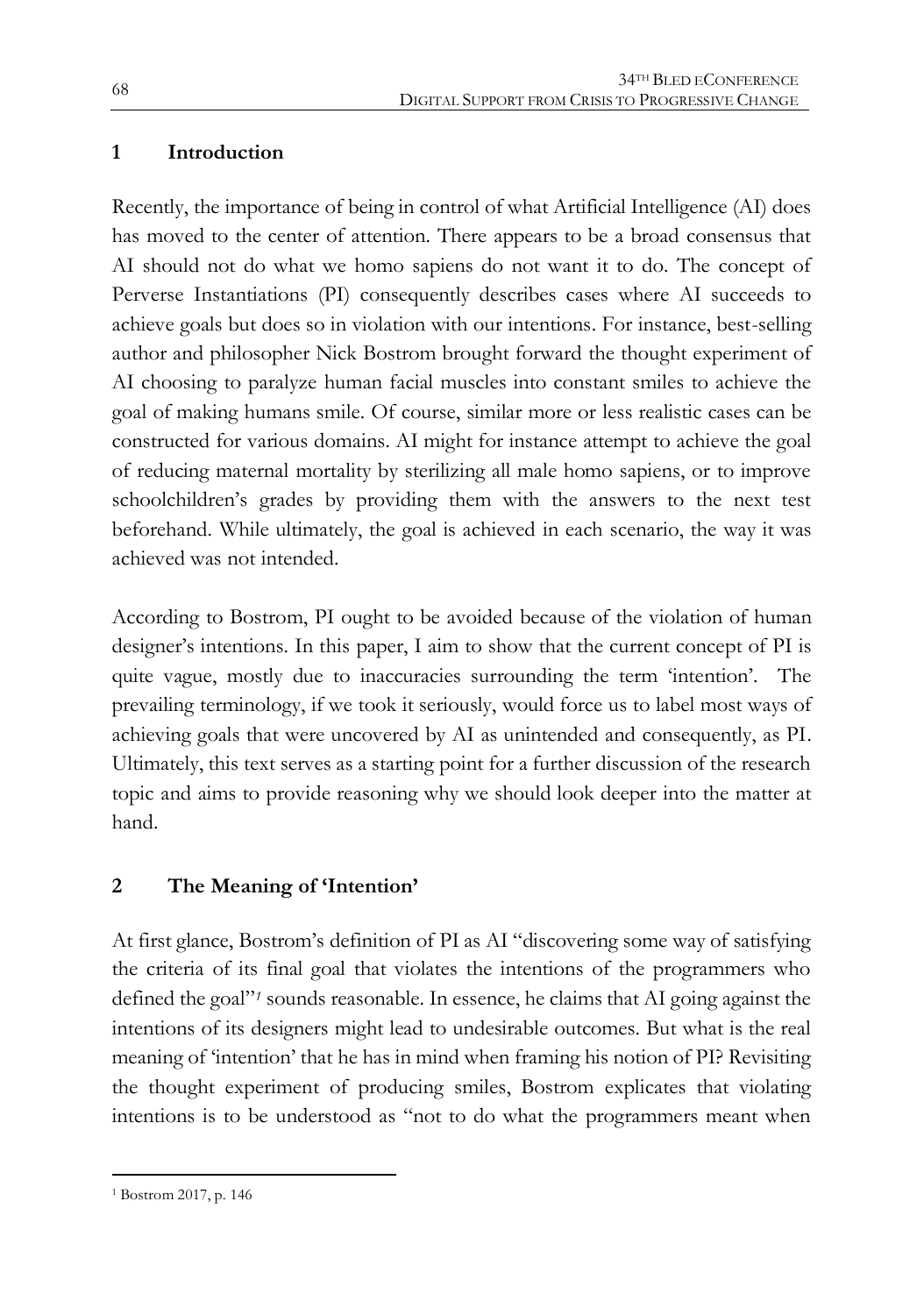they wrote the code that represents this goal"*2*. But what did they mean when they tasked AI with coming up with ways to make humans smile? To answer that, we will take a short detour into the realm of Reinforcement Learning (RL) as a state-of-theart example and the technologically simplest instance of AI that Bostrom himself uses when describing PI.

RL is a subfield of AI and Machine Learning that is focusing on automatically learning optimal decisions over time. For simplicity's sake, imagine a mouse-in-alabyrinth kind of experiment. Within the maze, the designer randomly places nondeadly traps and delicious food. A mouse, conceptually referred to as an RL agent<sup>3</sup>, is placed in the maze and can perceive its environment through its senses. Of course, its objective is to try and obtain as much food as possible without getting hurt by the traps.<sup>4</sup>

To achieve its goal, the digital rodent can mix and match actions from a finite list of actions called the action space, i.e., turn around, move, wait, gnaw, jump etc. RL can then be understood as repeatedly putting the same mouse into very many mazes to finally make it learn to automatically choose the optimal combination of actions from its action space to maximize the aggregate reward, i.e., eat the maximum amount of food while stepping into the fewest traps.<sup>5</sup>

#### **3 Perverse Instantiations Emerging from Underspecified Goals**

If we were to transfer the concept of RL to Bostrom's example of tasking AI to make us smile, we encounter a few challenges. Initially, we would need to adequately represent the goal in a way so that we can give our agent feedback on how well it has done, which includes translating 'make us smile' into a form that the AI can understand. First, it is up for interpretation what counts as a smile. Second, it is unclear whether the AI is meant to achieve the maximum number, duration, intensity etc. of smiles. Third, the term 'us' is ambiguous and contextual, potentially leaving us with an AI that might produce a lot of smiling corpses.

 $\overline{a}$ 

<sup>2</sup> Bostrom 2017, p. 147

<sup>3</sup> I use the term 'agent' here in the sense in which it is used in the domain of Reinforcement Learning.

<sup>4</sup> See Lapan 2020, pp. 1–5

<sup>5</sup> Ibid.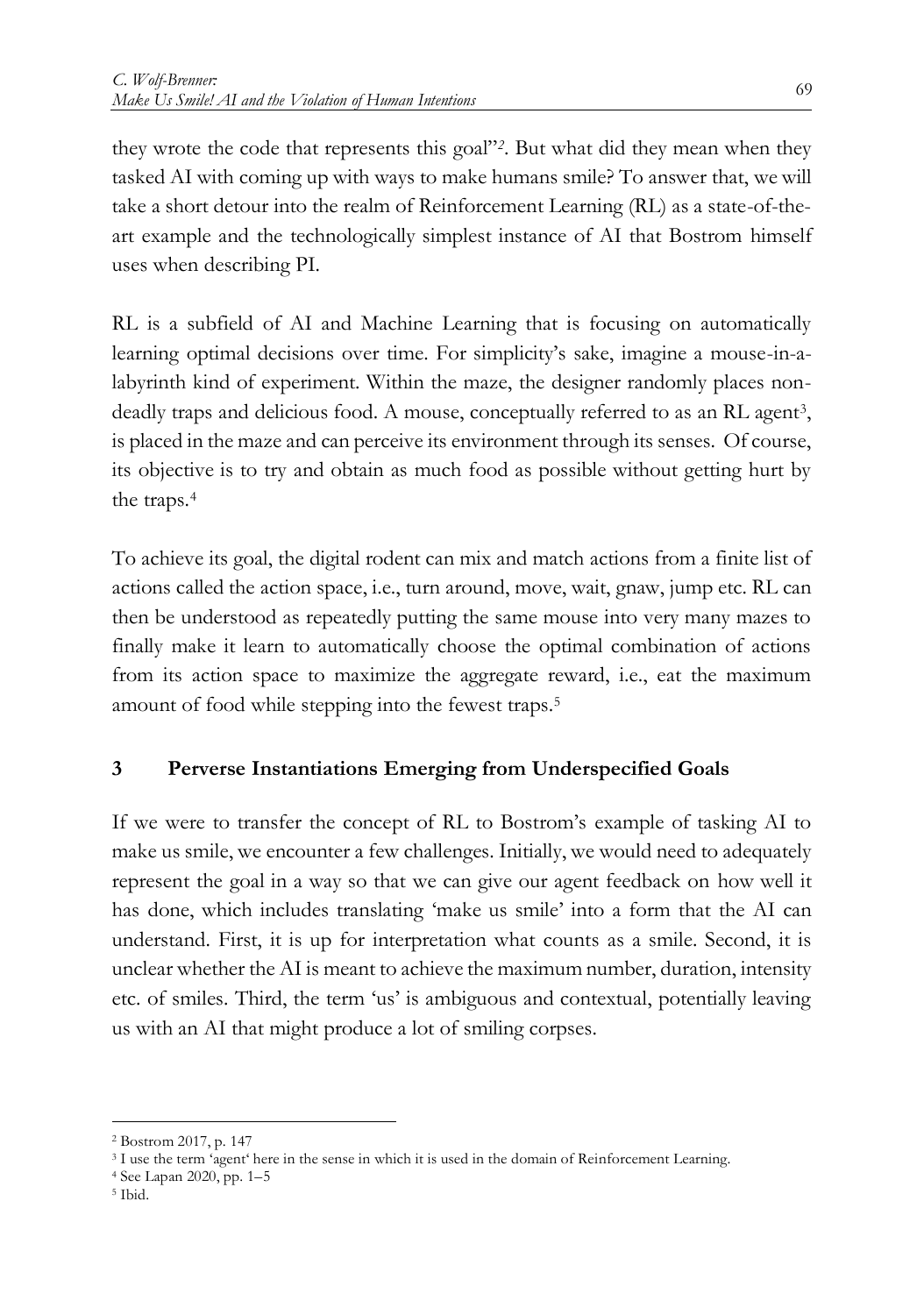Making humans smile by paralyzing facial muscles might not be intended, but if what is intended is not made explicit in the goals, a RL agent will not be able to take it into account, as it is only interested in maximizing goal achievement, thus reward gain.

As shown with Bostrom's own example, it is in fact not the case that AI discovered a loophole to perversely instantiate the sought-after goals. The problem appears to be the programmers' vague formulation of goals.

Yet, if there is so much room for interpretation, how can we then speak of a violation of intentions? If I kindly ask you to prepare a sandwich for me, and you go ahead and fix up a ham and cheese sandwich, can we really speak of you violating my intentions because unbeknownst to you, I am a vegetarian? It is my firm believe that we should not put the blame on the sandwich-maker if he only knew half of what was truly expected of him.

### **4 Perverse Instantiations Emerging from the Way Goals Are Achieved**

Let us, however, assume, that there are cases in which the goals are in fact stated in a way such that the intentions of the programmers are absolutely and unmistakably clear. Could there still be PI? Bostrom's examples strongly imply that even clear-cut goals can be perversely instantiated by employing unintended ways to reach them. Reconsidering our mouse-in-a-labyrinth scenario, the finite list of actions that the mouse can take to interact with the maze is called the action space. It can be understood as a kind of toolbox that programmers infuse their RL agents with to act in the environment.

However, there are two ways I can think of by which a finite list of actions might still circumvent the designer's intentions. First, knowing all individual actions might simply not be sufficient to check for conformance. For instance, if our mouse in the maze would be able to act in three distinct ways, a solution to optimize reward gain might include chaining together these actions up to ten times, which already amounts to well over 500 possible combinations. There is a significant chance for combinations that the programmers never would have thought of, and therefore, could not have been intended by them.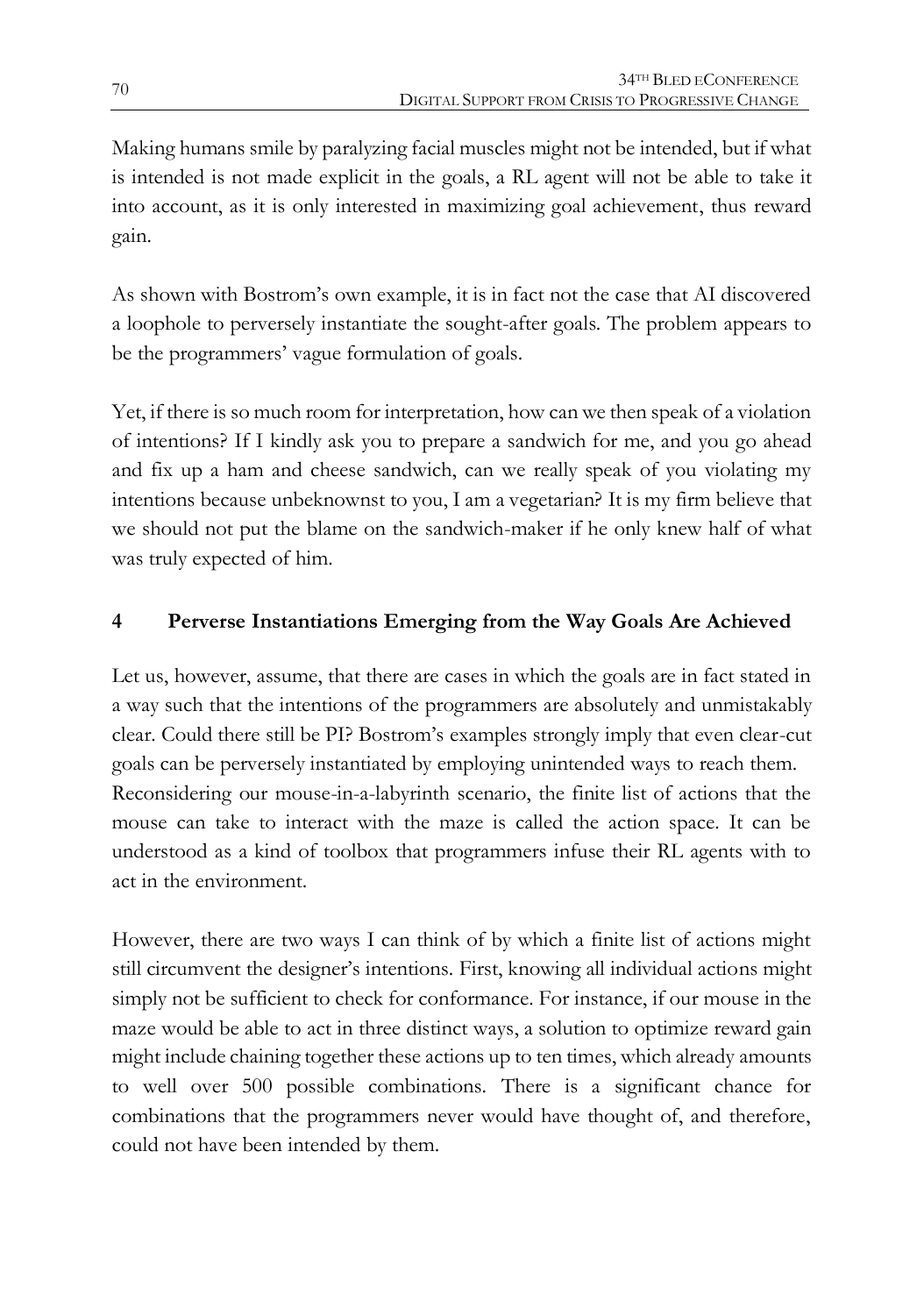Second, unexpected interactions between agents and complex environments in RL leave ample room for PI. Researchers tasked RL agents to play hide and seek against each other, and the emerging collaborative strategies far exceeded what was initially anticipated. To win, seekers learned to surf on crates by exploiting the way movement was implemented. By doing so, they were able to overcome the shelters that hiders had built as part of their defensive strategy<sup>6</sup>. The sheer range of things that agents could do in the game world was simply ungraspable for humans beforehand, which lead to unintended solutions, even though the goal was never unclear or misunderstood.

#### **5 The Intention of Violating Intentions**

By design, RL scenarios aim to produce optimal solutions for gaining some reward with minimal or no explicit instructions on how to do so. In a way, RL agents having the freedom to experiment within some boundaries is exactly what we intend to do when employing that kind of AI. So, following our arguments from the previous sections, should we label every instance of AI not doing what the programmer meant as PI?

When Lee Sedol, one of the best Go players on the planet, sat down to play against AlphaGo, an AI trained by way of RL, the human champion lost four out of five rounds. Move 37, which the AI came up with in the second game, stunned Sedol. In thousands of years of humans playing Go, nobody had ever come up with something as inhuman, unique, or creative.<sup>7</sup> But what were the intentions of the designers of AlphaGo? Clearly, they meant to design an AI that can play and excel at Go. Obviously, Move 37 was intended insofar as it is in accordance with the goal, which I loosely interpret as win at Go by playing the game by the rules. But did the programmers intend Move 37? Arguebly, they did not. Move 37 was unexpected for the opponent, the spectators and even more so for the creators of the AI. AlphaGo itself estimated that a human player would have played this move with a probability of one in 10,000 but decided to go for it anyway <sup>8</sup>.

1

<sup>6</sup> See Baker et al. 2020, p. 6

<sup>7</sup> See Holcomb et al. 2018, p. 68

<sup>8</sup> See Holcomb et al. 2018, p. 70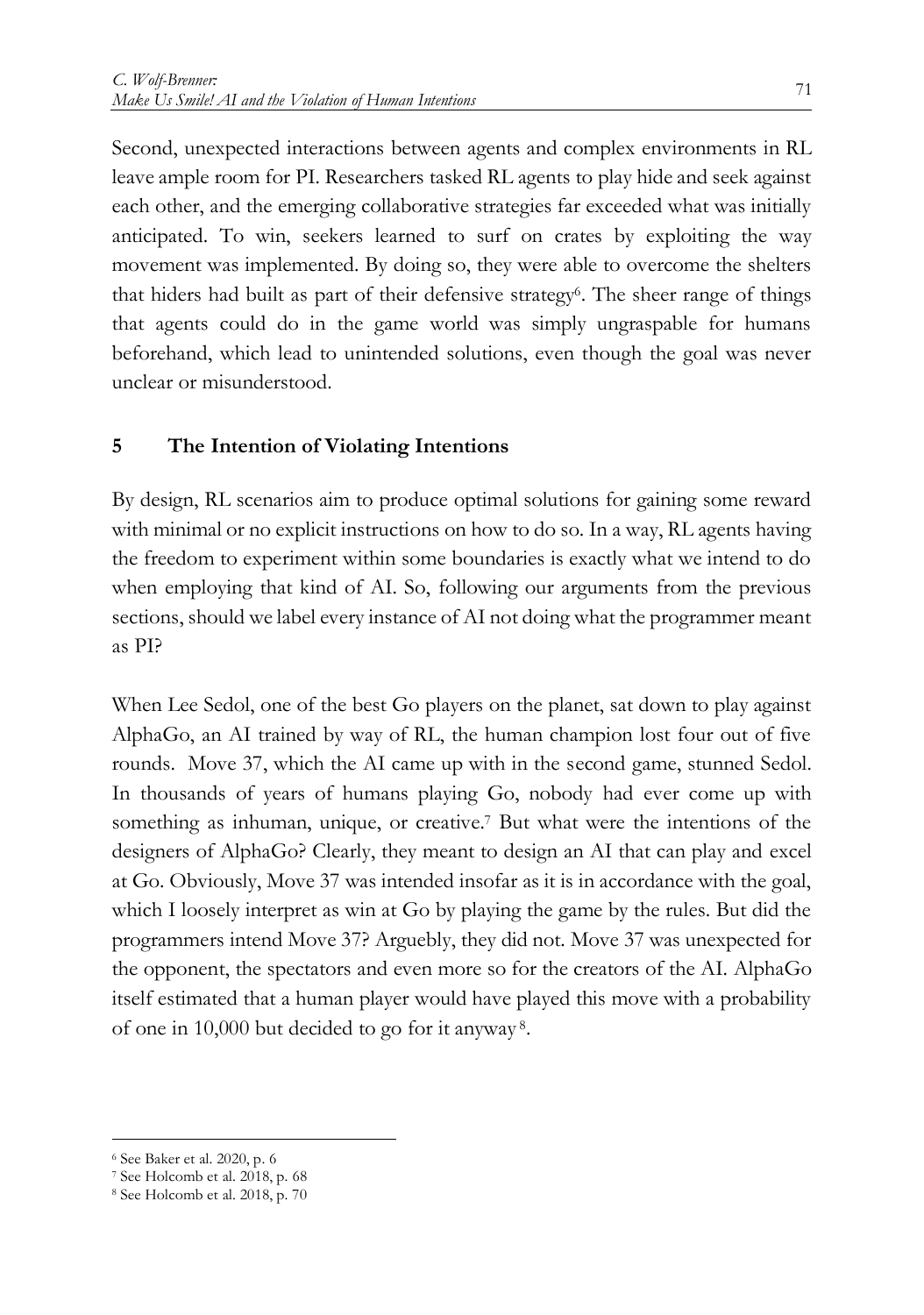Bostrom does slightly hint at his account of intention being tied to the way goals are achieved in the sense of a method, and not the goals themselves<sup>9</sup>. If this is the case, labeling cases as PI boils down to the question whether we can at the same time intend to search for the optimal way of satisfying a goal and already know the result of the search. Searching for a solution and already intending it seems contradictory. However, if we tasked AI to make us smile, play Go or eat food and avoid traps, any case of it achieving these goals through unintended ways would still have to labeled as PI. It appears that simply reducing PI to unintended ways to achieve goals is not enough to clearly explain the problem arising from applying AI in such scenarios.

### **6 Conclusion**

In this paper, I have shown that the concept of PI hinges on the definition of 'intention' and consequently, what the intention latches on to. I have concluded that PI arising from underspecified goals are simply a matter of intentions not being laid out to AI in an understandable, unmistakable, and complete manner. By no means would we be justified to declare our creation at fault, because everything it does is directed at what it knows about our intentions, expressed through goals, and achieving them.

Additionally, I have discussed that even for cases in which intentions are perfectly clear to AI, there still is room for PI based on actions and interactions with the environment not being fully understood by designers beforehand. It appears contradictory to claim to have intended a particular way of achieving a goal which AI just now discovered. In contrast, not every time some goal is achieved in a way that designers were previously unaware of is unintended, and thus a case of PI.

It is clear that the definition of 'intention' plays a pivotal role in identifying PI. However, as I have shown, there is more work to be done on the terminology. First, a starting point for further conceptual contribution to the topic could be an investigation of a potential conflation of the terms 'unintended' and 'unanticipated' in the context of unintended consequences. This distinction could shed some light on the issue of mislabeling cases as PI.

1

<sup>9</sup> See Bostrom 2017, p. 147